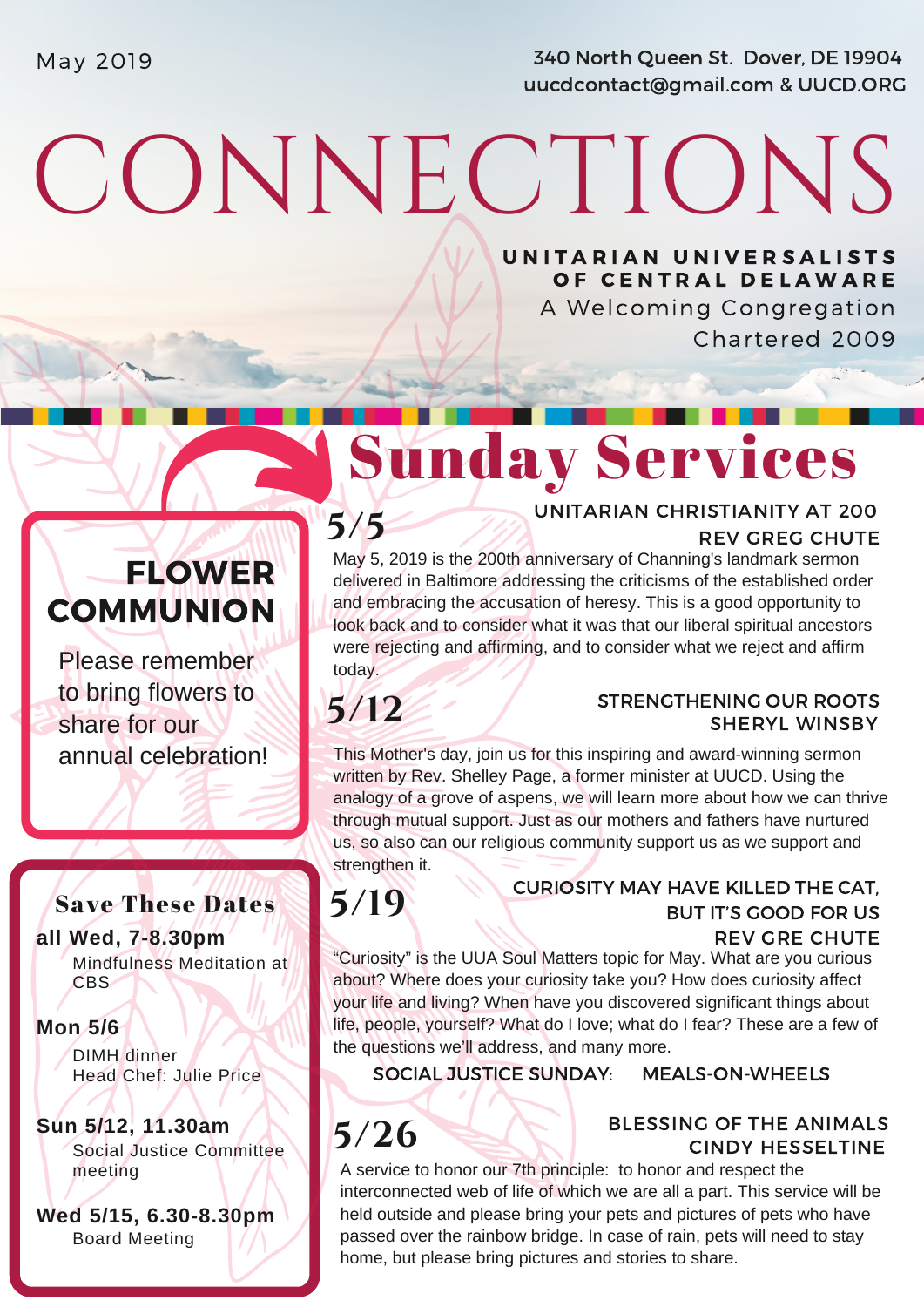## a note from our president

Annual meeting First Sunday of June! We will be voting on several things, board members to be considered President, Vice President, Treaserer, Member at Large - 2 and one Leadership Development Committee member. We will be voting on the budget for our next year, and we will be voting on the Emeritus Status for Reverend Greg Chute.

 I want to send a very special thank you for all those who contributed to the success of our [auction. We did a great job, fun and delicious food. Next year we will be moving the location to a](http://www.uua.org/economic/escalatinginequality) new place, if you have suggestions or requests please contact a board member. If you have not responded to the stewardship committee with your pledge fo r next year, please do so now so we will have a realistic budget to vote on. Next BOT meeting is May 15th at 6:30 in the small sanctuary. Kerry

# planning ahead??

[Jayce Lesniewski is organizing a fundraising/auction task force to begin preparations for the](http://www.uua.org/economic/escalatinginequality) 2020 Spring Fundraiser and to organize additional fundraisers. Please email him at jayce.r.lesniewski@gmail.com if you are interested in being part of the team.

#44 We Sing of Golden Mornings

#### HYMN OF THE MONTH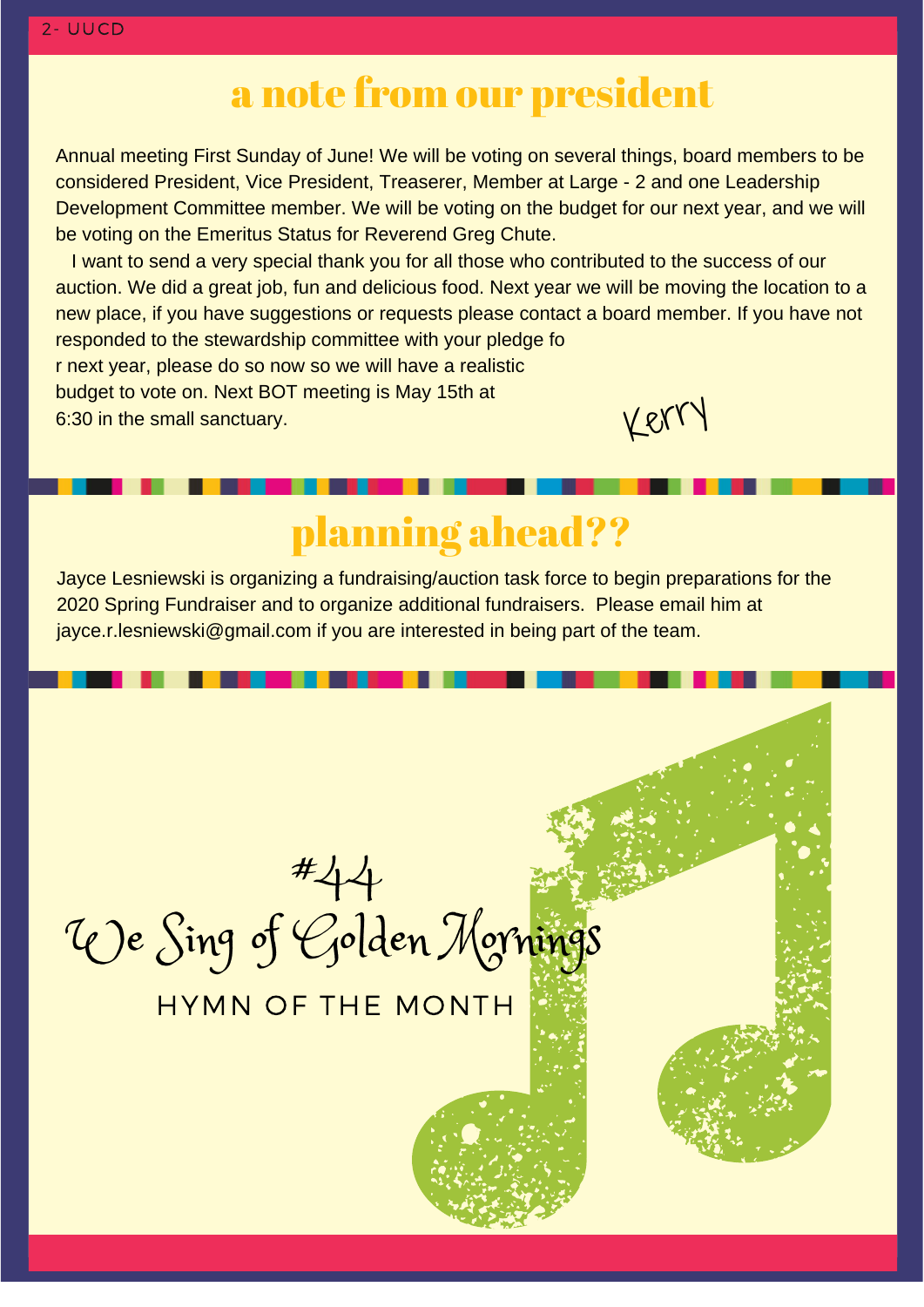### mindfulness

As we move into Spring the sangha continues to thrive as we meet Wednesday evenings from 7:00 pm to 8:30 pm in the main sanctuary at Congregation Beth Shalom. We are grateful to be sponsored by the UUCD congregation. Our practice focuses on bringing peace to our lives and to those around us. This sangha encourages participation by anyone who is interested or [curious. No prior experience is needed. We have recently expanded our leadership roles as we](http://www.uua.org/economic/escalatinginequality) continue to follow the direction and teachings of Buddhist monk and teacher Thich Nhat Hanh with guided, silent and walking meditation.

Loving speech and deep listening are practiced. All are welcome.

# pride month

Mark your calendars for Sunday, June 16, 2019. Our service will be one of celebration and remembrance of the LGBTQ+ community. The Rainbow Chorale will be our featured musical [guests. There will be a special video on the origins of the Rainbow flag for children and adults.](http://www.uua.org/economic/escalatinginequality) Invitations are going out to encourage inclusion and celebration of Pride Month.

# UUDAN Annual Membership Meeting

You are invited to attend the first annual membership meeting of the Unitarian Universalist Delaware Advocacy Network (UUDAN).

#### **Sunday May 19 – 2:00 to 3:30 PM**

**First Unitarian Church**

730 Halstead Rd, Wilmington, DE 19803

Room 25 (park in back)

Our annual meeting will begin with a short business meeting to adopt new by-laws and elect members of the Steering Committee and Leadership Team. The business meeting will be followed by a panel discussion of key legislative issues before the General Assembly this spring.

Although we welcome your participation in person, the meeting facility supports Zoom [participation for both panelists and participants to maximize engagement by UUDAN members](https://forms.gle/DMvT4D6QDhB65SJ99) from all across Delaware.

Please save the date. For planning purposes and to receive the zoom link for the meeting, please fill out a brief registration form. Click **here** to register.